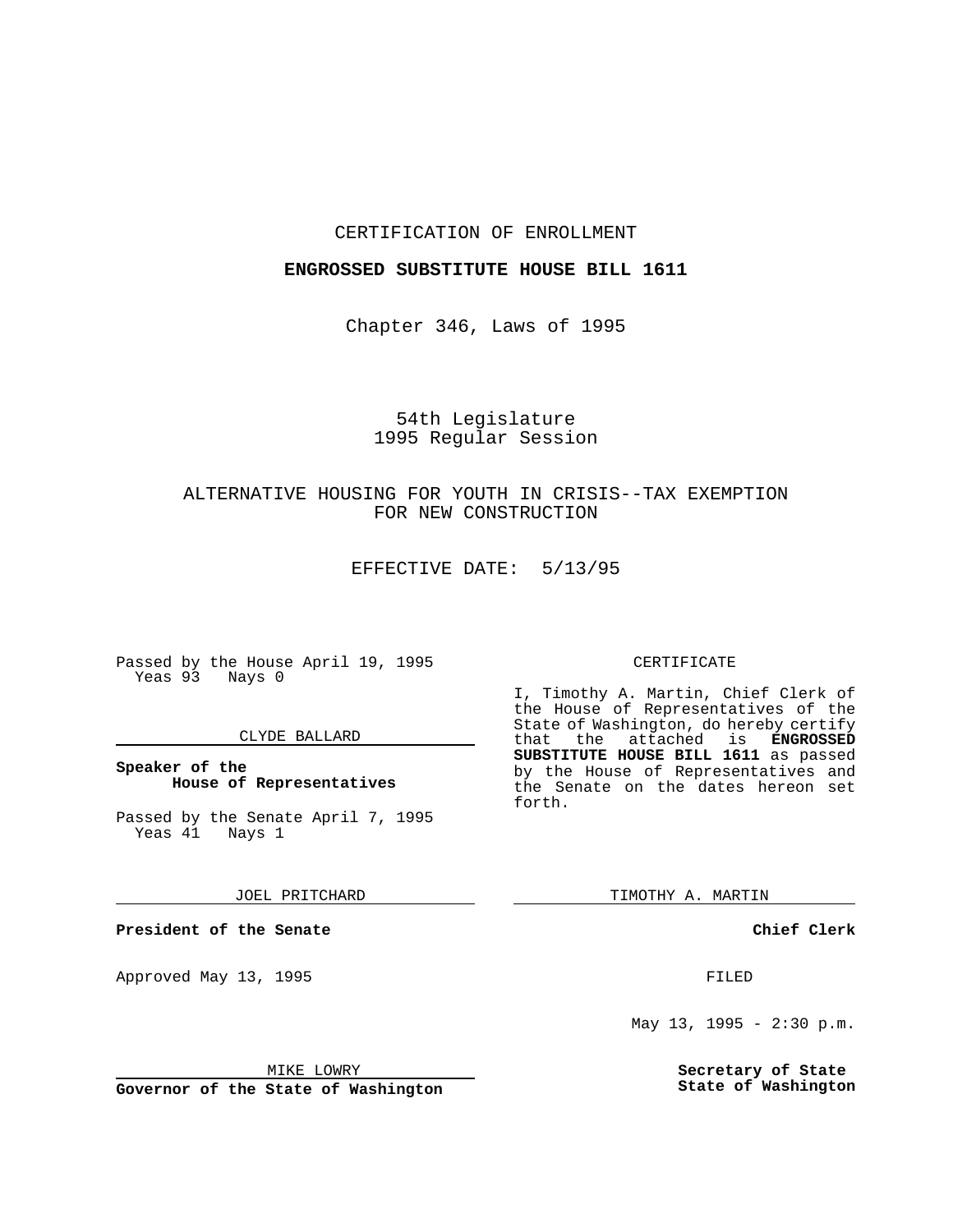# **ENGROSSED SUBSTITUTE HOUSE BILL 1611** \_\_\_\_\_\_\_\_\_\_\_\_\_\_\_\_\_\_\_\_\_\_\_\_\_\_\_\_\_\_\_\_\_\_\_\_\_\_\_\_\_\_\_\_\_\_\_

\_\_\_\_\_\_\_\_\_\_\_\_\_\_\_\_\_\_\_\_\_\_\_\_\_\_\_\_\_\_\_\_\_\_\_\_\_\_\_\_\_\_\_\_\_\_\_

### AS AMENDED BY THE SENATE

Passed Legislature - 1995 Regular Session

#### **State of Washington 54th Legislature 1995 Regular Session**

**By** House Committee on Finance (originally sponsored by Representatives Costa, Radcliff, Scott, Kessler, Blanton, Koster, D. Schmidt, Beeksma, Romero, Thompson, Regala and Kremen)

Read first time 03/06/95.

 AN ACT Relating to tax exemptions for new construction of alternative housing for youth in crisis; adding a new section to chapter 82.08 RCW; adding a new section to chapter 82.12 RCW; creating a new section; and declaring an emergency.

BE IT ENACTED BY THE LEGISLATURE OF THE STATE OF WASHINGTON:

 NEW SECTION. **Sec. 1.** A new section is added to chapter 82.08 RCW to read as follows:

 The tax levied by RCW 82.08.020 shall not apply to sales to health or social welfare organizations, as defined in RCW 82.04.431, of items necessary for new construction of alternative housing for youth in crisis, so long as the facility will be a licensed agency under chapter 74.15 RCW, upon completion. This section shall expire July 1, 1997.

 NEW SECTION. **Sec. 2.** A new section is added to chapter 82.12 RCW to read as follows:

 The provisions of this chapter shall not apply in respect to the use of any item acquired by a health or social welfare organization, as defined in RCW 82.04.431, of items necessary for new construction of alternative housing for youth in crisis, so long as the facility will